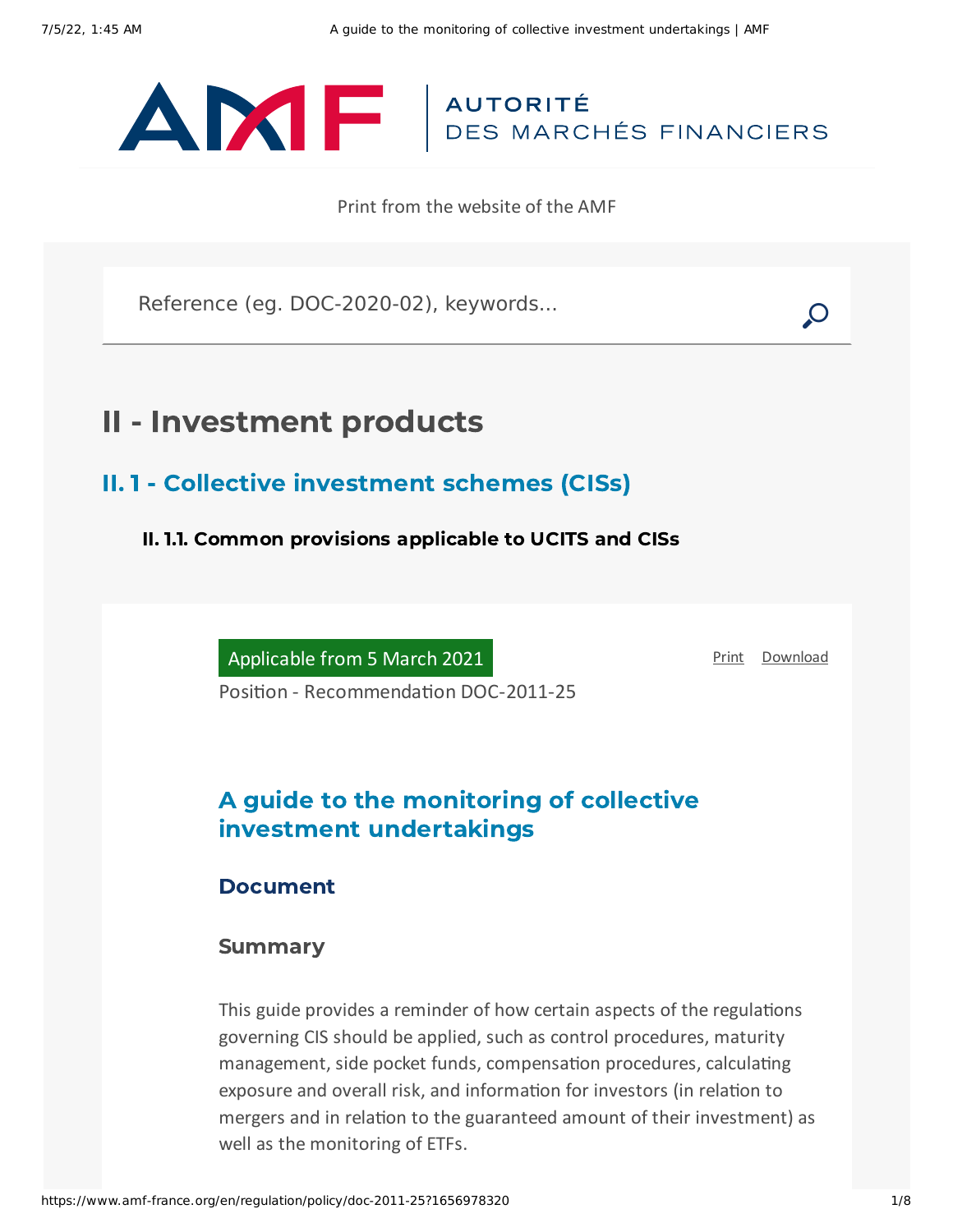**[Download](https://www.amf-france.org/sites/default/files/private/2021-04/doc-2011-25_va9.pdf) policy**

#### **Reference texts**

Articles L. 214-3, L. 214-15, L. 214-7-4, L. 214-8-7, L. 214-24-15, L. 214- 24-33, L. 214-24-41, L. 214-190-2-1, [L.214-190-3-1,](https://www.legifrance.gouv.fr/codes/id/LEGITEXT000006072026/) R. 214-15, R. 214- 32-23, R. 214-15-1, R. 214-16, R. 214-22 and D.214-22-1, D. 214-5, D. 214-32-12, D. 214-32-15, D.214-32-31 of the Monetary and Financial  $\triangle$  Code (in french only)  $\heartsuit$ 

Articles 316-3, 319-13, 321-2, 321-100, 411-6, 411-10, 411-14, 411-20, 411-74, 411-75 à 411-80, 411-9, 422-7, 422-11, 422-15, 422-21, 422- 53 to 422-59 of the General [Regulation](https://www.amf-france.org/en/eli/fr/aai/amf/rg/20210101/notes)  $\mathbb{C}^n$ 

Article 44 (3) of [Commission](https://www.amf-france.org/en/eli/fr/aai/amf/rg/20210101/notes) Regulation (EU) 2017/565 of 25 April  $2016$   $\frac{7}{2}$ 

## Archives

 $\sim$  From 07 May 2020 to 04 March 2021 | Position -[Recommendation](#page-1-0) DOC-2011-25

#### **A guide to the monitoring of collective investment undertakings**

<span id="page-1-0"></span>This guide provides a reminder of how certain aspects of the regulations governing CIS should be applied, such as control procedures, maturity management, side pocket funds, compensation procedures, calculating exposure and overall risk, and information for investors (in relation to mergers and in relation to the guaranteed amount of their investment) as well as the monitoring of ETFs.

## **[Download](https://www.amf-france.org/sites/default/files/private/2020-10/20200507-a-guide-to-the-monitoring-of-collective-investment-schemes.pdf) policy**

**Reference texts**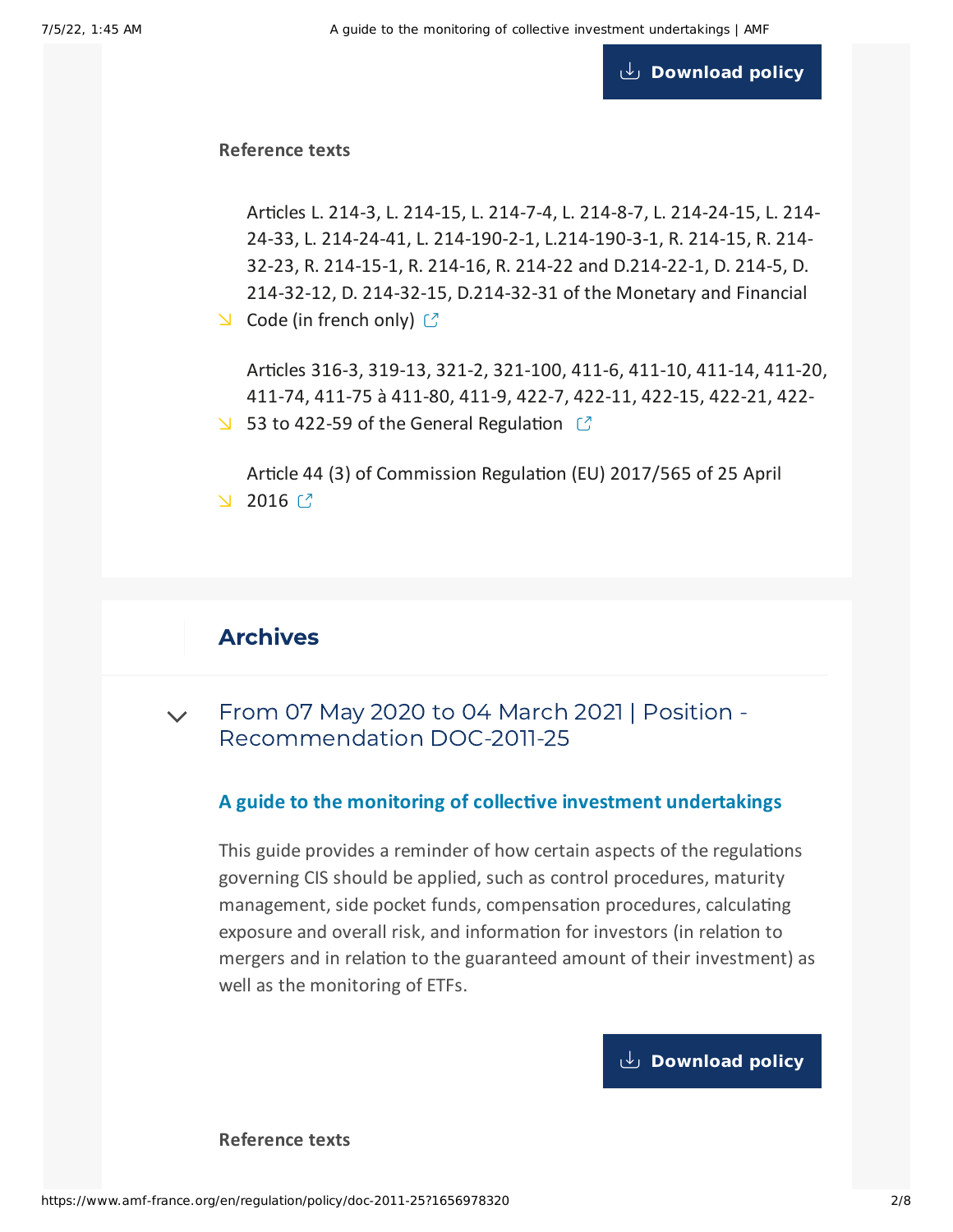Articles L. 214-3, L. 214-15, L. 214-7-4, L. 214-8-7, L. 214-24-15, L. 214- 24-33, L. 214-24-41, L. 214-190-2-1, [L.214-190-3-1,](http://www.legifrance.gouv.fr/affichCode.do?cidTexte=LEGITEXT000006072026) R. 214-15, R. 214- 32-23, R. 214-15-1, R. 214-16, R. 214-22 and D.214-22-1, D. 214-5, D. 214-32-12, D. 214-32-15, D.214-32-31 of the Monetary and Financial  $\triangle$  Code (in French only)  $\heartsuit$ 

Articles 316-3, 319-13, 321-2, 321-100, 411-6, 411-10, 411-14, 411-20, 411-74, 411-75 à 411-80, 411-9, 422-7, 422-11, 422-15, 422-21, 422-

53 to 422-59 of the AMF General [Regulation](https://reglement-general.amf-france.org/eli/fr/aai/amf/rg/notes/fr.html)  $\mathbb{C}^7$ 

Article 44 (3) of [Commission](https://eur-lex.europa.eu/legal-content/EN/TXT/HTML/?uri=CELEX:32017R0565&from=FR) Regulation (EU) 2017/565 of 25 April  $2016$   $\textdegree$ 

From 13 March 2019 to 06 May 2020 | Position - [Recommendation](#page-2-0) DOC-2011-25  $\vee$ 

#### **A guide to the monitoring of collective investment undertakings**

<span id="page-2-0"></span>This guide provides a reminder of how certain aspects of the regulations governing CIS should be applied, such as control procedures, maturity management, side pocket funds, compensation procedures, calculating exposure and overall risk, and information for investors (in relation to mergers and in relation to the guaranteed amount of their investment) as well as the monitoring of ETFs.

## **[Download](https://www.amf-france.org/sites/default/files/private/2020-10/20190313-a-guide-to-the-monitoring-of-collective-investment-schemes.pdf) policy**

#### **Reference texts**

Articles L. 214-3, L. 214-15, L. 214-7-4, L. 214-8-7, L. 214-24-15, L. 214- 24-33, L. 214-24-41, L. 214-190-2-1, [L.214-190-3-1,](http://www.legifrance.gouv.fr/affichCode.do?cidTexte=LEGITEXT000006072026) R. 214-15, R. 214- 32-23, R. 214-15-1, R. 214-16, R. 214-22 and D.214-22-1, D. 214-5, D. 214-32-12, D. 214-32-15, D.214-32-31 of the Monetary and Financial  $\triangle$  Code (in French only)  $\heartsuit$ 

Articles 316-3, 319-13, 321-2, 321-100, 411-6, 411-10, 411-14, 411-20, 411-74, 411-75 à 411-80, 411-9, 422-7, 422-11, 422-15, 422-21, 422- 53 to 422-59 of the AMF General [Regulation](https://reglement-general.amf-france.org/eli/fr/aai/amf/rg/notes/fr.html)  $\mathbb{C}$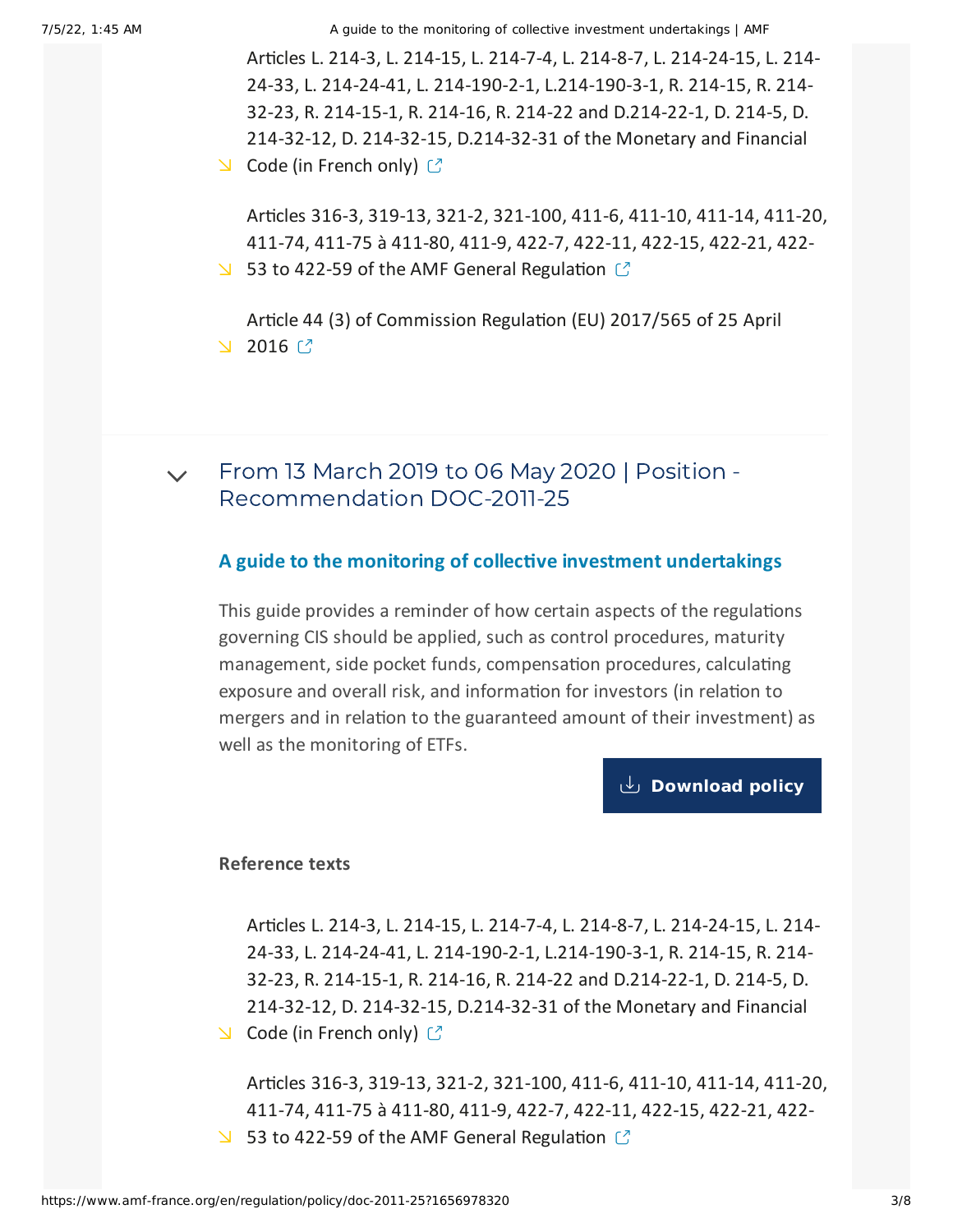Article 44 (3) of [Commission](https://eur-lex.europa.eu/legal-content/EN/TXT/HTML/?uri=CELEX:32017R0565&from=FR) Regulation (EU) 2017/565 of 25 April  $2016$   $\frac{7}{2}$ 

From 03 January 2019 to 12 March 2019 | Position - [Recommendation](#page-3-0) DOC-2011-25  $\vee$ 

#### **A guide to the monitoring of collective investment undertakings**

<span id="page-3-0"></span>This guide provides a reminder of how certain aspects of the regulations governing CIS should be applied, such as control procedures, maturity management, side pocket funds, compensation procedures, calculating exposure and overall risk, and information for investors (in relation to mergers and in relation to the guaranteed amount of their investment) as well as the monitoring of ETFs.

**[Download](https://www.amf-france.org/sites/default/files/private/2020-10/20190103-a-guide-to-the-monitoring-of-collective-investment-schemes.pdf) policy**

#### **Reference texts**

Articles L. 214-3, L. 214-15, L. 214-7-4, L. 214-24-15, R. 214-15, R. 214- 32-23, R. 214-15-1, R. 214-16, R. 214-22 and D.214-22-1, D. 214-5, D. 214-32-12, D. 214-32-15, [D.214-32-31](http://www.legifrance.gouv.fr/affichCode.do?cidTexte=LEGITEXT000006072026) of the Monetary and Financial

 $\triangle$  Code (in French only)  $\heartsuit$ 

Articles 316-3, 319-13, 321-2, 321-100, 411-6, 411-10, 411-14, 411-20, 411-74, 411-75 à 411-80, 411-9, 422-7, 422-11, 422-15, 422-21, 422- 53 to 422-59 of the AMF General [Regulation](https://reglement-general.amf-france.org/reglement/en_US/RG-en-vigueur)  $\mathbb{C}$ 

Article 44 (3) of [Commission](https://eur-lex.europa.eu/legal-content/EN/TXT/HTML/?uri=CELEX:32017R0565&from=FR) Regulation (EU) 2017/565 of 25 April  $2016$   $\frac{7}{2}$ 

 $\sim$  From 29 September 2017 to 02 January 2019 | Position - [Recommendation](#page-4-0) DOC-2011-25

**A guide to the monitoring of collective investment undertakings**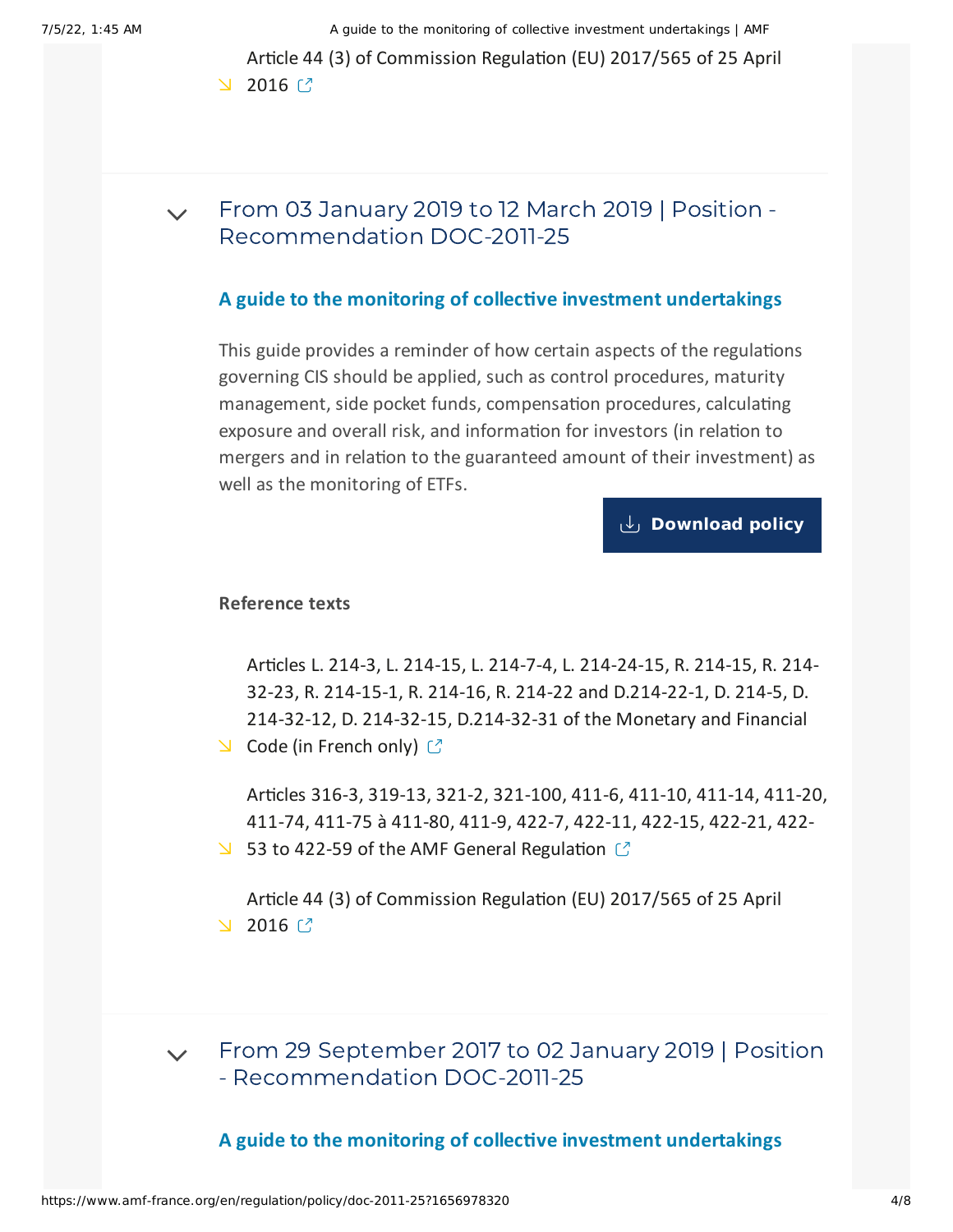<span id="page-4-0"></span>This guide provides a reminder of how certain aspects of the regulations governing CIS should be applied, such as control procedures, maturity management, side pocket funds, compensation procedures, calculating exposure and overall risk, and information for investors (in relation to mergers and in relation to the guaranteed amount of their investment) as well as the monitoring of ETFs.

**[Download](https://www.amf-france.org/sites/default/files/private/2020-10/20170929-a-guide-to-the-monitoring-of-collective-investment-schemes.pdf) policy**

#### **Reference texts**

Articles L. 214-3, L. 214-15, L. 214-7-4, L. 214-24-15, R. 214-15, R. 214- 32-23, R. 214-15-1, R. 214-16, R. 214-22 and D.214-22-1, D. 214-5, D. 214-32-12, D. 214-32-15, [D.214-32-31](http://www.legifrance.gouv.fr/affichCode.do?cidTexte=LEGITEXT000006072026) of the Monetary and Financial  $\triangle$  Code (in French only)  $\heartsuit$ 

Articles 311-1, 314-3, 314-12, 316-3, 319-13, 411-6, 411-10, 411-14, 411-20, 411-74, 411-75, 411-76, 411-77, 411-78, 411-79, 411-80, 411- 9, 422-7, 422-11, 422-15, 422-21, 422-53, 422-54, 422-55, 422-56,  $\angle$  422-57, 422-58 and 422-59 of the AMF General [Regulation](https://reglement-general.amf-france.org/reglement/en_US/RG-en-vigueur)  $\degree$ 

 $\sim$  From 15 March 2017 to 28 September 2017 | Position -[Recommendation](#page-4-1) DOC-2011-25

#### **A guide to the monitoring of collective investment schemes**

<span id="page-4-1"></span>This guide provides a reminder of how certain aspects of the regulations governing CIS should be applied, such as control procedures, maturity management, side pocket funds, compensation procedures, calculating exposure and overall risk, and information for investors (in relation to mergers and in relation to the guaranteed amount of their investment).

**[Download](https://www.amf-france.org/sites/default/files/private/2020-10/20170315-a-guide-to-the-monitoring-of-collective-investment-schemes.pdf) policy**

**Reference texts**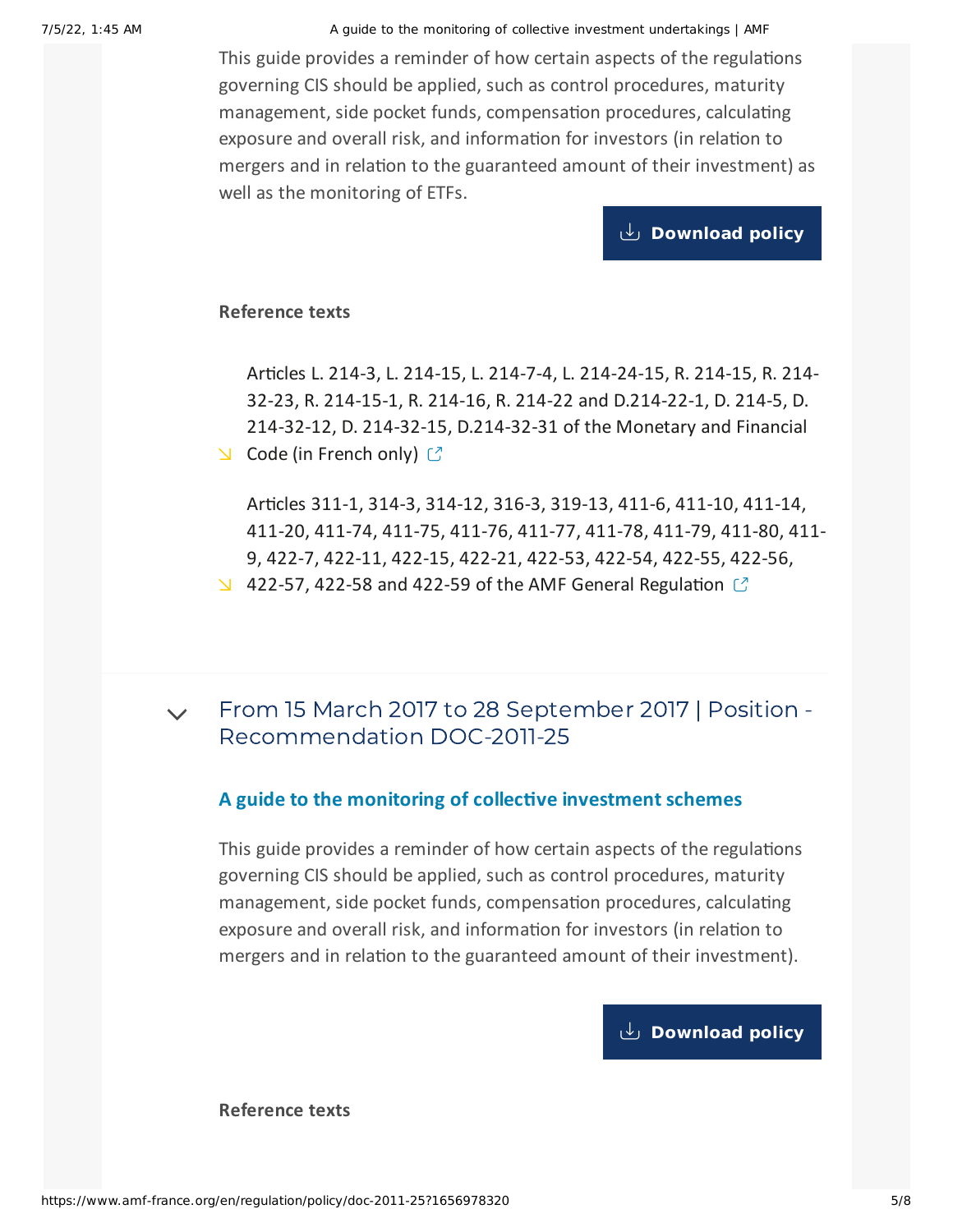Articles L. 214-3, L. 214-15, L. 214-7-4, L. 214-24-15, R. 214-15, R. 214- 32-23, R. 214-15-1, R. 214-16, R. 214-22 and D.214-22-1, D. 214-5, D. 214-32-12, D. 214-32-15, [D.214-32-31](http://www.legifrance.gouv.fr/affichCode.do?cidTexte=LEGITEXT000006072026) of the Monetary and Financial  $\triangle$  Code (in French only)  $\heartsuit$ 

Articles 311-1, 314-3, 314-12, 316-3, 319-13, 411-6, 411-10, 411-14, 411-20, 411-74, 411-75, 411-76, 411-77, 411-78, 411-79, 411-80, 411- 9, 422-7, 422-11, 422-15, 422-21, 422-53, 422-54, 422-55, 422-56,  $\vee$  422-57, 422-58 and 422-59 of the AMF General [Regulation](https://reglement-general.amf-france.org/reglement/en_US/RG-en-vigueur)  $\circ$ 

From 23 July 2015 to 14 March 2017 | Position - [Recommendation](#page-5-0) DOC-2011-25  $\vee$ 

#### **A guide to the monitoring of collective investment schemes**

<span id="page-5-0"></span>This guide provides a reminder of how certain aspects of the regulations governing CIS should be applied, such as control procedures, maturity management, side pocket funds, compensation procedures, calculating exposure and overall risk, and information for investors (in relation to mergers and in relation to the guaranteed amount of their investment).

**[Download](https://www.amf-france.org/sites/default/files/private/2020-10/20150723-a-guide-to-the-monitoring-of-collective-investment-schemes.pdf) policy**

#### **Reference texts**

Articles L. 214-3, L. 214-15, L. 214-7-4, L. 214-24-15, R. 214-15, R. 214- 32-23, R. 214-15-1, R. 214-16, R. 214-22 and D.214-22-1, D. 214-5, D. 214-32-12, D. 214-32-15, [D.214-32-31](http://www.legifrance.gouv.fr/affichCode.do?cidTexte=LEGITEXT000006072026) of the Monetary and Financial  $\triangle$  Code (in French only)  $\heartsuit$ 

- 
- $\blacktriangleright$  Articles 411-74 to 411-80 of the General [Regulation](https://reglement-general.amf-france.org/reglement/en_US/RG-en-vigueur)  $\heartsuit$
- $\blacktriangleright$  Articles 422-53 to 422-59 of General [Regulation](https://reglement-general.amf-france.org/reglement/en_US/RG-en-vigueur)  $\mathbb{C}$
- $\blacktriangleright$  Article 311-1 of the General [Regulation](https://reglement-general.amf-france.org/reglement/en_US/RG-en-vigueur)  $\heartsuit$
- $\blacktriangleright$  Article 314-3 of the General [Regulation](https://reglement-general.amf-france.org/reglement/en_US/RG-en-vigueur)  $\heartsuit$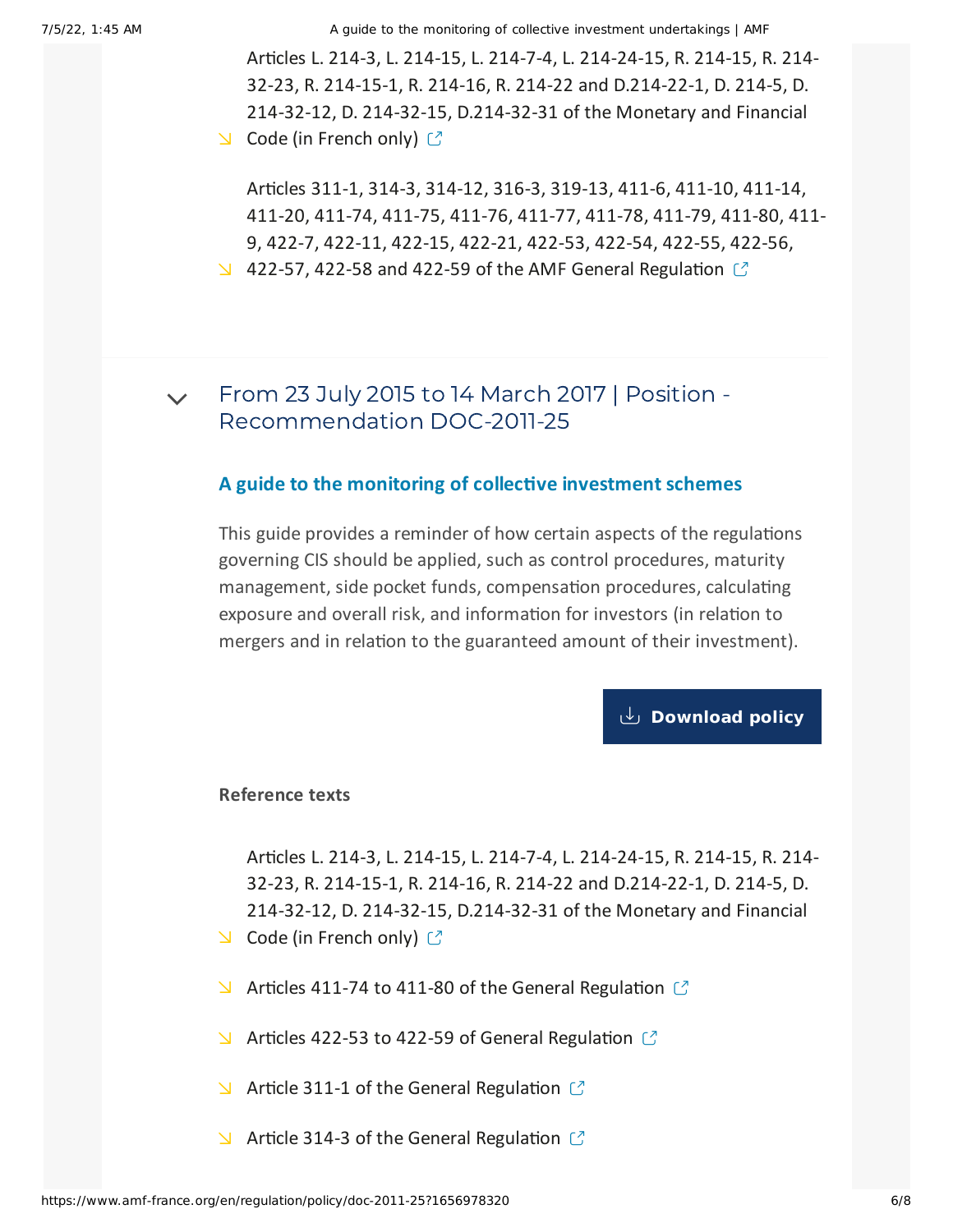- $\blacktriangleright$  Article 314-12 of the General [Regulation](https://reglement-general.amf-france.org/reglement/en_US/RG-en-vigueur)  $\mathbb{C}$
- $\blacktriangleright$  Article 316-3 of the General [Regulation](https://reglement-general.amf-france.org/reglement/en_US/RG-en-vigueur)  $\mathfrak{C}$
- $\blacktriangle$  Article 319-13 of the General [Regulation](https://reglement-general.amf-france.org/reglement/en_US/RG-en-vigueur)  $\mathbb{C}$
- $\blacktriangleright$  Article 411-6 of the General [Regulation](https://reglement-general.amf-france.org/reglement/en_US/RG-en-vigueur)  $\mathfrak{C}$
- $\blacktriangle$  Article 411-10 of the General [Regulation](https://reglement-general.amf-france.org/reglement/en_US/RG-en-vigueur)  $\mathbb{C}$
- $\blacktriangle$  Article 411-14 of the General [Regulation](https://reglement-general.amf-france.org/reglement/en_US/RG-en-vigueur)  $\mathbb{C}$
- $\blacktriangleright$  Article 411-20 of the General [Regulation](https://reglement-general.amf-france.org/reglement/en_US/RG-en-vigueur)  $\mathbb{C}$
- $\blacktriangle$  Article 411-9 of the General [Regulation](https://reglement-general.amf-france.org/reglement/en_US/RG-en-vigueur)  $\mathbb{C}$
- $\blacktriangle$  Article 422-7 of the General [Regulation](https://reglement-general.amf-france.org/reglement/en_US/RG-en-vigueur)  $\mathbb{C}^n$
- $\blacktriangle$  Article 422-11 of the General [Regulation](https://reglement-general.amf-france.org/reglement/en_US/RG-en-vigueur)  $\mathbb{C}^n$
- $\blacktriangleright$  Article 422-15 of the General [Regulation](https://reglement-general.amf-france.org/reglement/en_US/RG-en-vigueur)  $\mathbb{C}$
- $\blacktriangle$  Article 422-21 of the General [Regulation](https://reglement-general.amf-france.org/reglement/en_US/RG-en-vigueur)  $\mathbb{C}$

#### From 07 December 2012 to 22 July 2015 | Position - [Recommendation](#page-6-0) DOC-2011-25  $\vee$

#### **A guide to the monitoring of collective investment schemes**

<span id="page-6-0"></span>This guide provides a reminder of how certain aspects of the regulations governing CIS should be applied, such as control procedures, maturity management, side pocket funds, compensation procedures, calculating exposure and overall risk, and information for investors (in relation to mergers and in relation to the guaranteed amount of their investment).

#### **[Download](https://www.amf-france.org/sites/default/files/private/2020-10/20121207-a-guide-to-the-monitoring-of-collective-investment-schemes.pdf) policy**

**Reference texts**